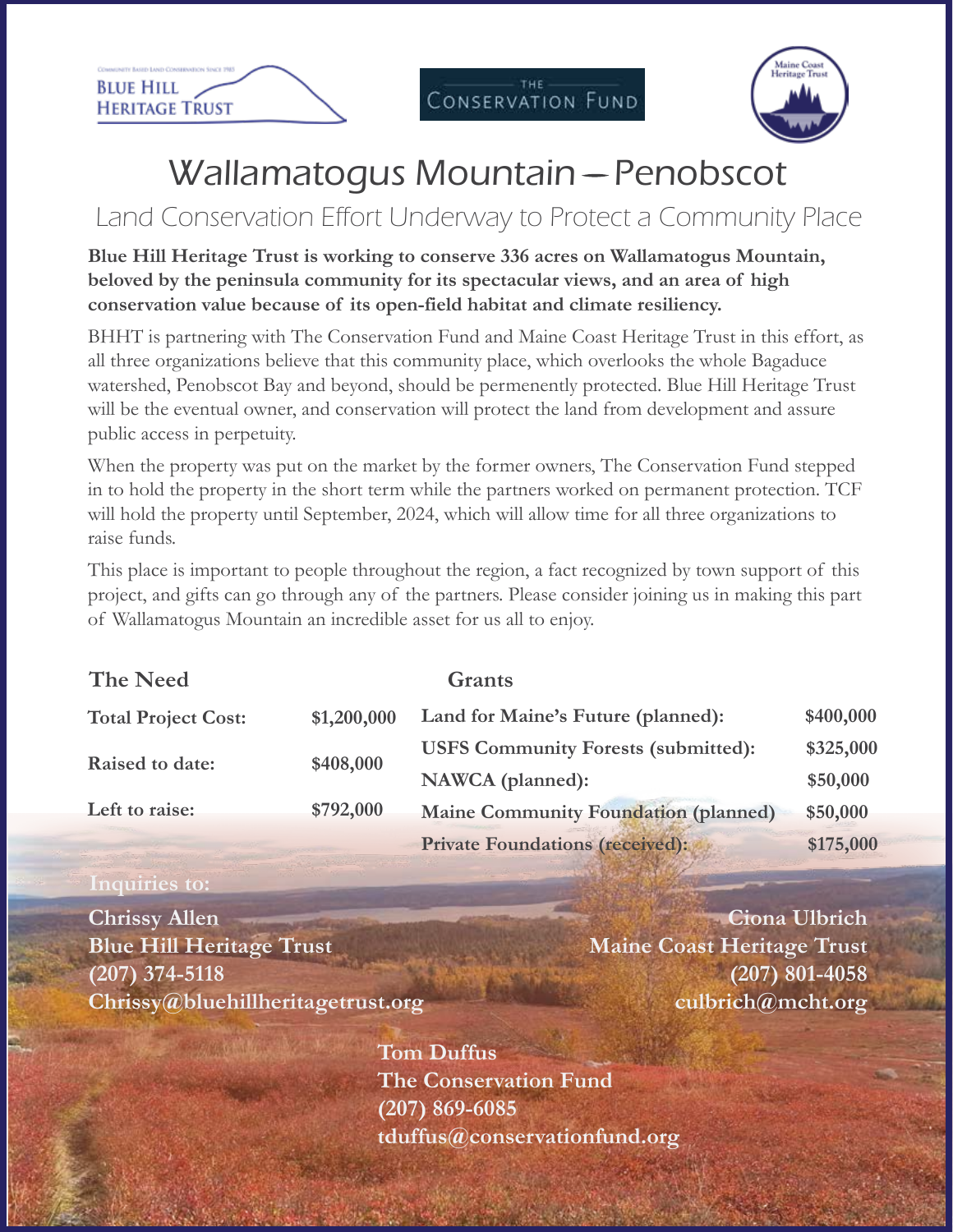

### Wallamatogus Mountain, Penobscot 2021- 2023

| <b>Acquisition Costs</b>             |                |
|--------------------------------------|----------------|
| <b>Purchase Price</b>                | \$800,000      |
| $(336 \, \text{acres})$              |                |
| <b>Transaction and Holding Costs</b> | \$115,000      |
| Initial Stewardship Costs            |                |
| Natural Resource Inventory, Survey,  |                |
| Trail Access, Signage                | $$35,000 +/-$  |
| Long-term Stewardship Fund           | $$250,000 +/-$ |
|                                      |                |

#### **Total Acquisition Costs \$ 1,200,000 +/-**

**Donation can be made to:**

**Blue Hill Heritage Trust Maine Coast Heritage Trust The Conservation Fund**